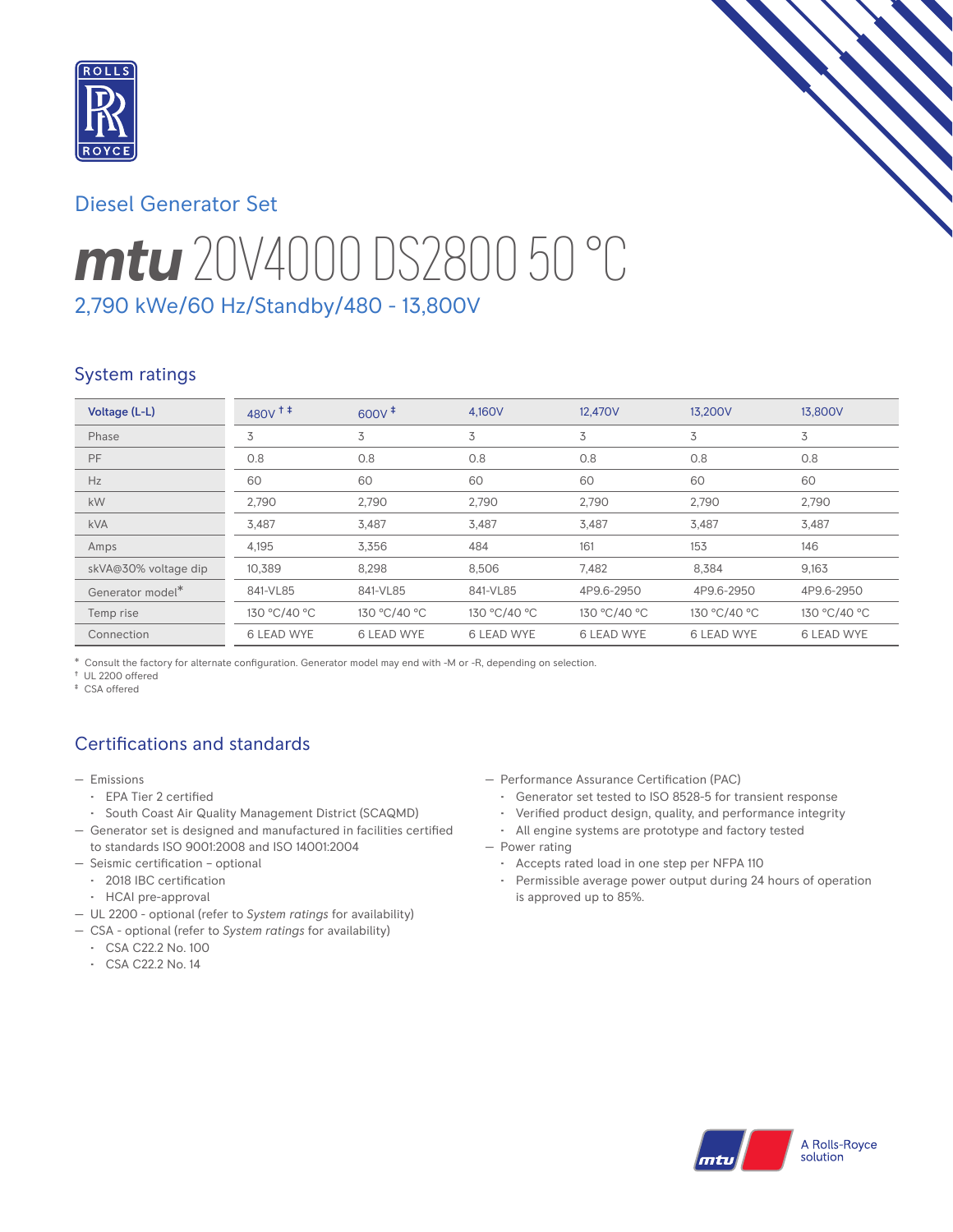### Standard features \*

- Single source supplier
- Global product support
- Two (2) Year/3,000 Hour Basic Limited Warranty
- 20V4000 diesel engine
	- 95.4 liter displacement
	- Common rail fuel injection
	- 4-cycle
- Complete range of accessories
- Cooling system
	- Integral set-mounted
	- Engine-driven fan

# Standard equipment \*

### Engine

- Air cleaners
- Oil pump
- Oil drain extension and shut-off valve
- Full flow oil filter
- Closed crankcase ventilation
- Jacket water pump
- Inter cooler water pump
- Thermostats
- Blower fan and fan drive
- Radiator unit mounted
- Electric starting motor 24V
- Governor electronic isochronous
- Base structural steel
- SAE flywheel and bell housing
- Charging alternator 24V
- Battery box and cables
- Bulkhead fuel connectors
- Flexible exhaust connection
- EPA certified engine

### **Generator**

- NEMA MG1, IEEE, and ANSI standards compliance for temperature rise and motor starting
- Sustained short circuit current of up to 300% of the rated current for up to 10 seconds
- Self-ventilated and drip-proof
- Digital, solid state, volts-per-hertz regulator

#### — Generator

- Brushless, rotating field generator
- 2/3 pitch windings
- Permanent Magnet Generator (PMG) supply to regulator
- 300% short circuit capability
- Digital control panel(s)
	- UL recognized, CSA certified, NFPA 110
	- Complete system metering
	- LCD display
- Brushless alternator with brushless pilot exciter
- 4 pole, rotating field
- 130 °C maximum standby temperature rise
- 2-bearing, sealed
- Flexible coupling
- Full amortisseur windings
- 125% rotor balancing
- 3-phase voltage sensing
- ± 0.25 voltage regulation no load to full load
- 100% of rated load one step
- 5% maximum total harmonic distortion

### Digital control panel(s)

- Digital metering
- Engine parameters
- Generator protection functions
- Engine protection
- CANBus ECU communications
- Windows®-based software
- Multilingual capability
- Communications to remote annunciator
- Programmable input and output contacts
- UL recognized, CSA certified, CE approved
- Event recording
- IP 54 front panel rating with integrated gasket
- NFPA 110 compatible
- 
- 
- 
- 
- Superior voltage waveform
-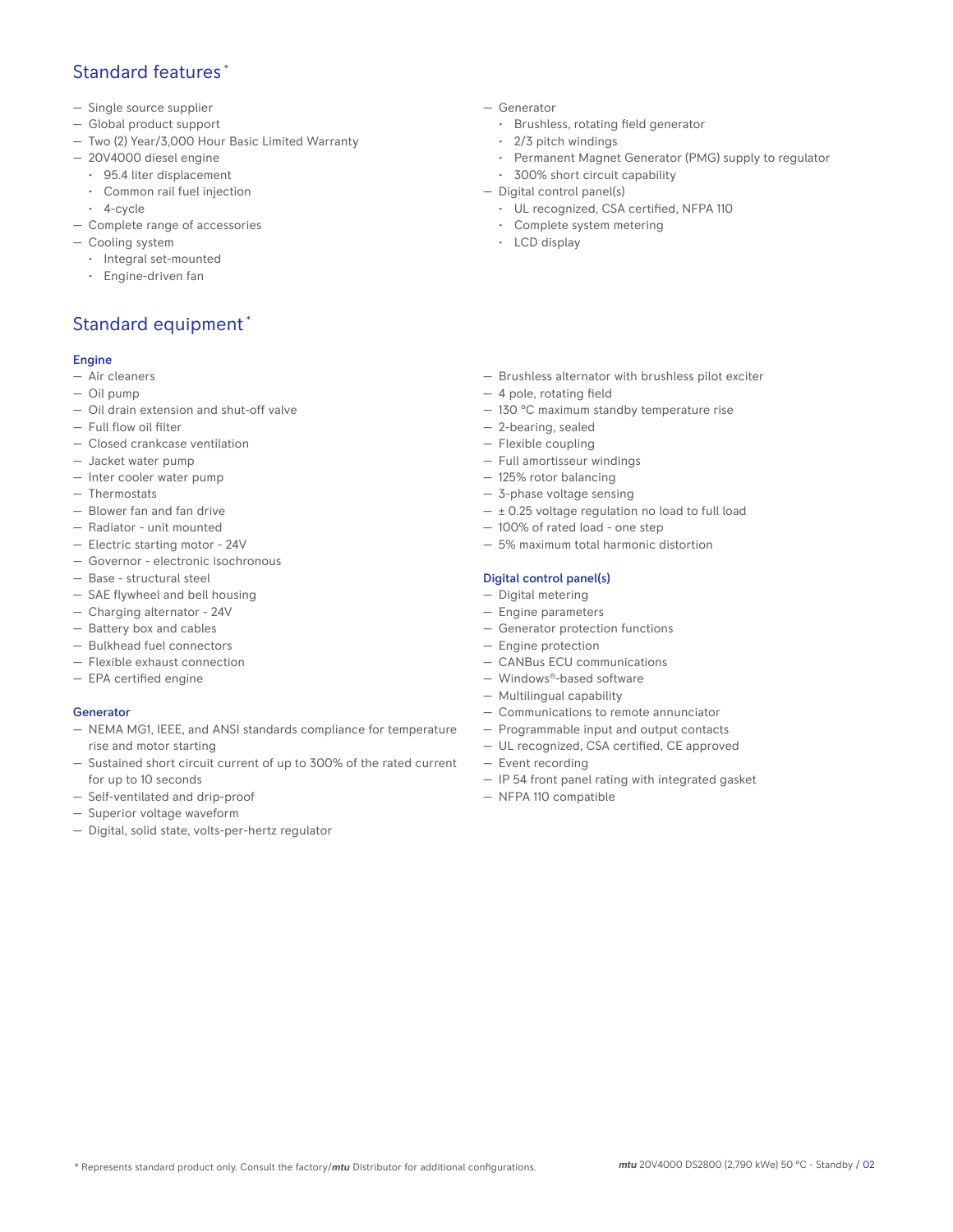# Application data

### Engine

| Manufacturer                         | mtu                           |
|--------------------------------------|-------------------------------|
| Model                                | 20V4000G74S                   |
| Type                                 | 4-cycle                       |
| Arrangement                          | $20-V$                        |
| Displacement: $L$ (in <sup>3</sup> ) | 95.4 (5,822)                  |
| Bore: cm (in)                        | 17 (6.69)                     |
| Stroke: cm (in)                      | 21(8.27)                      |
| Compression ratio                    | 16.4:1                        |
| Rated rpm                            | 1.800                         |
| Engine governor                      | electronic isochronous (ADEC) |
| Maximum power: kWm (bhp)             | 3,010 (4,036)                 |
| Steady state frequency band          | ± 0.25%                       |
| Air cleaner                          | dry                           |
|                                      |                               |

### Liquid capacity

| Total oil system: L (gal)             | 390 (103)  |
|---------------------------------------|------------|
| Engine jacket water capacity: L (gal) | 205 (54.2) |
| After cooler water capacity: L (gal)  | 50 (13.2)  |
| System coolant capacity: L (gal)      | 1.049(227) |
|                                       |            |

### Electrical

| Electric volts DC                                            | 24    |
|--------------------------------------------------------------|-------|
| Cold cranking amps under -17.8 $^{\circ}$ C (O $^{\circ}$ F) | 4.200 |
| Batteries: group size                                        | 8D    |
| Batteries: quantity                                          |       |

### Fuel system

| Fuel supply connection size          | $-16$ JIC 37 $\degree$ female |
|--------------------------------------|-------------------------------|
|                                      | 1" NPT adapter provided       |
| Fuel return connection size          | $-16$ JIC 37 $\degree$ female |
|                                      | 1" NPT adapter provided       |
| Maximum fuel lift - cranking: m (ft) | $1(3.3)*$                     |
| Maximum fuel lift - running: m (ft)  | 3.1(10)                       |
| Recommended fuel                     | diesel #2                     |
| Total fuel flow: L/hr (gal/hr)       | 1.620 (428)                   |

\* Fuel lift pump for cranking increases lift to: m (ft) 3.1 (10)

### Fuel consumption

| At 100% of power rating: L/hr (gal/hr)                                              | 704 (186)       |
|-------------------------------------------------------------------------------------|-----------------|
| At 75% of power rating: L/hr (gal/hr)                                               | 553 (146)       |
| At 50% of power rating: L/hr (gal/hr)                                               | 394 (104)       |
| Cooling - radiator system                                                           |                 |
| Ambient capacity of radiator: °C (°F)<br>Maximum restriction of cooling air: intake | 50 (122)        |
| and discharge side of radiator: kPa (in. H <sub>2</sub> 0)                          | 0.12(0.5)       |
| Water pump capacity: L/min (gpm)                                                    | 1,567(414)      |
| After cooler pump capacity: L/min (gpm)                                             | 567 (150)       |
| Heat rejection to coolant: kW (BTUM)                                                | 1,040 (59,143)  |
| Heat rejection to after cooler: kW (BTUM)                                           | 740 (42,083)    |
| Heat radiated to ambient: kW (BTUM)                                                 | 248 (14,116)    |
| Fan power: kW (hp)                                                                  | 115(154.2)      |
| Air requirements                                                                    |                 |
| Aspirating: *m <sup>3</sup> /min (SCFM)                                             | 240 (8,476)     |
| Air flow required for radiator                                                      |                 |
| cooled unit: *m <sup>3</sup> /min (SCFM)                                            | 3,453 (121,926) |
| Remote cooled applications; air flow required for                                   |                 |
| dissipation of radiated generator set heat for a                                    |                 |
| maximum of 25 °F rise: *m <sup>3</sup> /min (SCFM)                                  | 899 (31,764)    |
| * Air density = 1.184 kg/m <sup>3</sup> (0.0739 lbm/ft <sup>3</sup> )               |                 |
| <b>Exhaust system</b>                                                               |                 |
| Gas temperature (stack): °C (°F)                                                    | 470 (878)       |
| Gas volume at stack temperature: m <sup>3</sup> /min (CFM)                          | 594 (20.977)    |

| Uas vuluntu al slack tunpulaturu. In / Inni (CT MJ | JJ4 (ZU,JIII |
|----------------------------------------------------|--------------|
| Maximum allowable back pressure at                 |              |
| outlet of engine, before piping: kPa (in. H.O)     | 8.5(34.1)    |